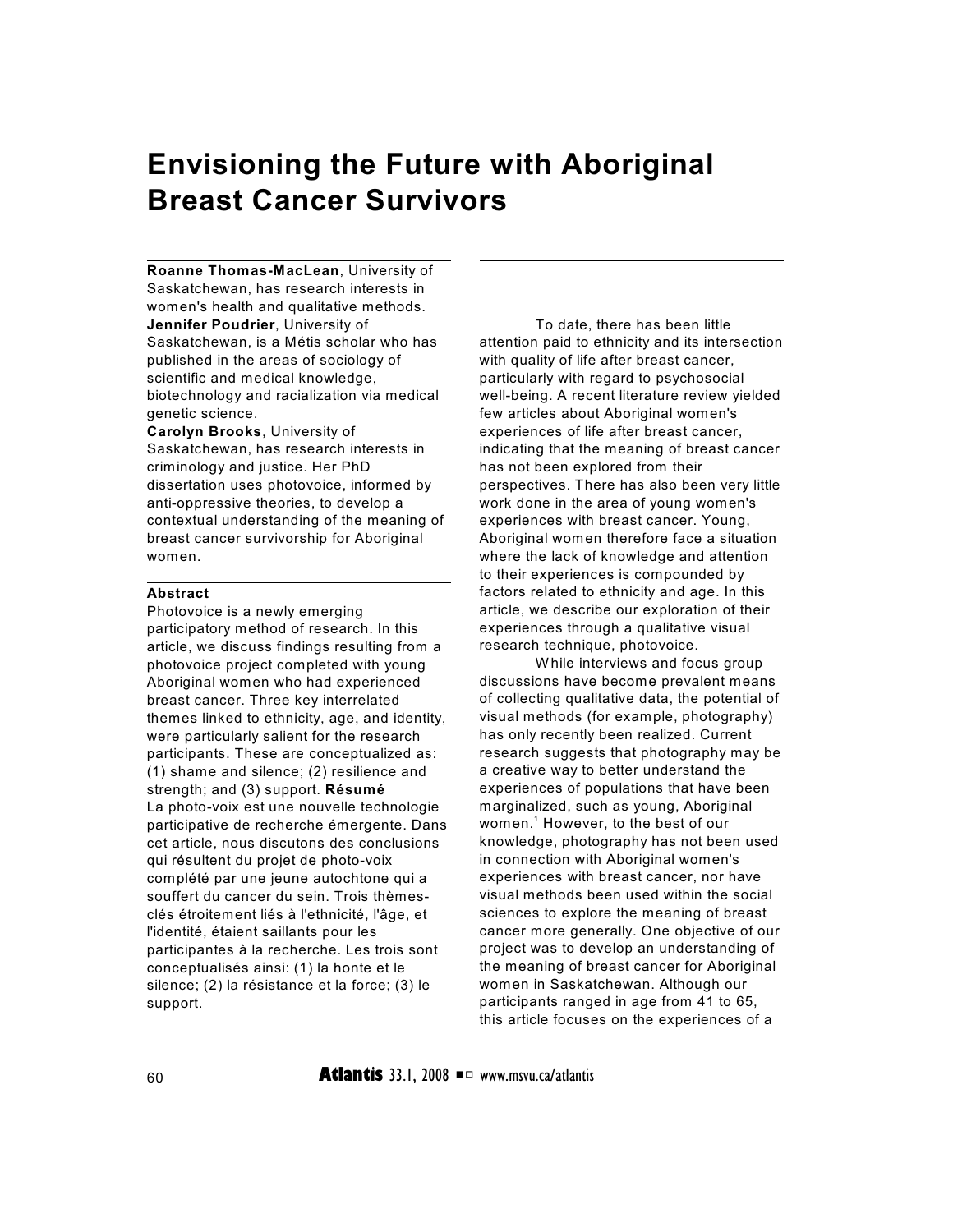specific sub-sample, namely young women (i.e., those in their early 40s and younger at time of diagnosis), who were involved with the Visualizing Breast Cancer project. Completion of the project involved drawing upon a number of substantive areas relevant to the topic.

#### **Background**

Three key domains provide the theoretical and methodological context for our work: Aboriginal health, qualitative studies of cancer experiences, and visual methods.

Aboriginal health and healing is a consequence of a "complex web of physiological, psychological, spiritual, historical, sociological, cultural, economic and environmental factors" (W aldram *et al*.1995, 3). Aboriginal conceptions of health and healing revolve around the primary notions of holism, interconnectedness and balance, within the larger context of the community, the family and the environment (Ellerby *et al.* 2000). Attending to cultural and gendered contexts of wellness and experiences, as well as improving Aboriginal autonomy over health care decisions are fundamental prerequisites for bettering health among Aboriginal women (PW HCE 2004). The Royal Commission on Aboriginal Peoples' Health and Healing (RCAPHH 1996) has indicated, for many Aboriginal cultures, good health is "a state of balance and harmony involving the body, mind, emotions, and spirit" (1996, 57). Although research has shown that Aboriginal peoples suffer a disproportionate amount of physical illness, it is crucial to recognize that health for many Aboriginal people is intricately connected to experiences of wellness associated with the community, socio-economic position, identity, and tradition (Reading and Nowgesic 2002; National Aboriginal Health Organization 2002/03). Research in the area of Aboriginal women's health is increasing, yet Cecilia Benoit, Dena Carroll and Munaza Chaudhry note that "There is now a substantial body of research on Aboriginal health showing that

Aboriginal women face formidable barriers in gaining access to the mainstream health care system" (Benoit *et al.* 2003, 830). W hile Aboriginal women are not a homogenous population, Aboriginal breast cancer survivors may have different experiences of survivorship than non-Aboriginal women, with a corresponding need for different resources and types of support, given the history and continuing legacy of colonialism (Benoit *et al.* 2003). More alarming is work which shows that health care professionals may not be thinking critically about their own assumptions about culture and the social context of health care (Browne 2005). Therefore, identifying and describing Aboriginal women's breast cancer experiences would provide a significant contribution toward knowledge about Aboriginal conceptualizations of health, as well as encounters with the health care system. Such knowledge would also enhance prior research aimed at qualitatively understanding the impact of cancer.

A number of studies point to the complexity of both breast cancer treatment and survivorship. These suggest that psychological and sociological issues associated with breast cancer are experienced during and after treatment, as well as over the long term (i.e., longer than 5 years post-treatment) (Antoni *et al.* 2006; Holzner *et al.* 2001; Tomich and Hegelson 2004;). Further, issues related to treatment (for example, premature menopause) do not cease with the conclusion of acute care (Thomas-MacLean 2004a; 2005).

Along with recognizing the long-term impact of illness and treatment, it is also important to include diverse perspectives in developing an understanding of the psychosocial dimensions of breast cancer in order to more fully appreciate the similarities and differences between various groups of women and to begin to establish what their physical and emotional needs might be. Recent research focuses on the meaning of

www.msvu.ca/atlantis **■□ Atlantis** 33.1, 2008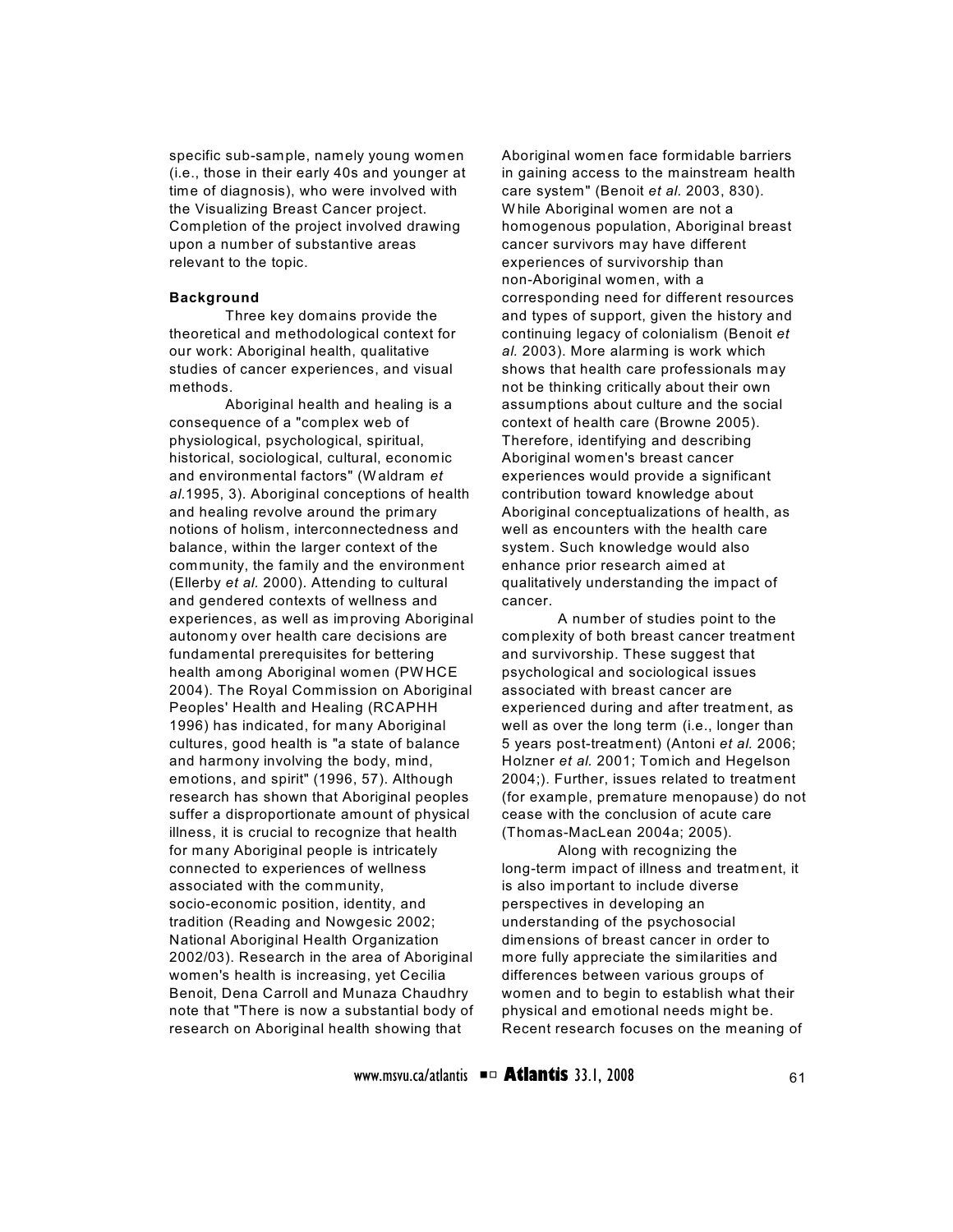the experience, possible long-term effects of illness and treatment, as well as positive aspects (Thomas-MacLean 2004 a&b; 2005; Tomich and Helgeson 2002). The lack of attention to the psychosocial dimensions of breast cancer is pronounced with respect to ethnicity (Ashing *et al.* 2003; Gotay *et al.* 2002), and those researching satisfaction with medical care assert that Aboriginal people's experiences have been neglected (Garroute *et al.* 2004). Researchers examining the intersection of ethnicity and breast cancer suggest that such studies are scant, but that existing research recommends that ethnicity is an important dimension of cancer experiences that needs attention (Gotay *et al.* 2002). Our study is framed within prior research utilizing qualitative methods, such as narrative research, to explore breast cancer experiences (Thomas-MacLean 2004 a&b; Carter 1993; Colyer 1996). Thus, our work adds to literature on psychosocial aspects of breast cancer, as well as new advances in qualitative methods, such as photography.

Qualitative research is extremely useful as an exploratory approach when little is known about a topic and when it is important to draw upon participants' personal experiences (Berg 2004; Creswell 1998 & 2003; Denzin and Lincoln 2005). Photovoice, which has connections with feminist epistemology and literatures in visual knowledge and power, is a research tool by which research participants tell their stories and assess their needs visually (Harrison 2002). Photovoice prioritizes participants' knowledge as a vital source of expertise, with "the possibility of perceiving their world from the viewpoint of the people who live lives that are different from those traditionally in control of the means for imagining the world" (Ruby 1991, 50).

Photovoice was successfully developed by W ang and Burris to enable Chinese village women to photograph their health experiences and transform their health outcomes (Wang and Burris 1997). Photovoice is currently used to empower people "1) to record and reflect their

personal and community strengths and concerns, 2) to promote critical dialogue and knowledge about personal and community issues through group discussions of photographs, and 3) to reach policy makers" (W ang 1999, 185). In these ways, power inequalities may be addressed by investing participants with the authority and responsibility to define important issues in their lives, as is congruent with feminist approaches to research. Moreover, photovoice may facilitate the reclamation of indigenous knowledge, which is a critical component of health and healing for indigenous people (Moffitt and Robinson 2004). W hile photovoice has been used in ways congruent with our research, its use for understanding the meaning of breast cancer and Aboriginal health has not been explored in prior research.

#### **Research Methods and Methodology**

Thomas-MacLean has been working with breast cancer survivors for several years. Her background is in the sociology of health and illness and she has focused on qualitative methods. Poudrier is a Métis researcher whose research and theoretical interests examine the intersections between visual culture, studies of science and indigenous knowledge, and Aboriginal health, focusing on decolonizing methodologies. Brooks has worked with Aboriginal women in the area of justice. Thomas-MacLean and Poudrier designed the study, while Brooks was responsible for data collection. All of the team members contributed to the interpretation of the interview transcripts and photographs.

Our network of collaborators was vital to the success of the project. An Aboriginal researcher, Rose Roberts, associated with the Faculty of Nursing at the University of Saskatchewan provided guidance during the development of the study design, as did a Métis, primary care physician/researcher, Janet Smylie. A Métis Elder who wishes to remain anonymous also provided guidance during the study design and wrote a newspaper article in a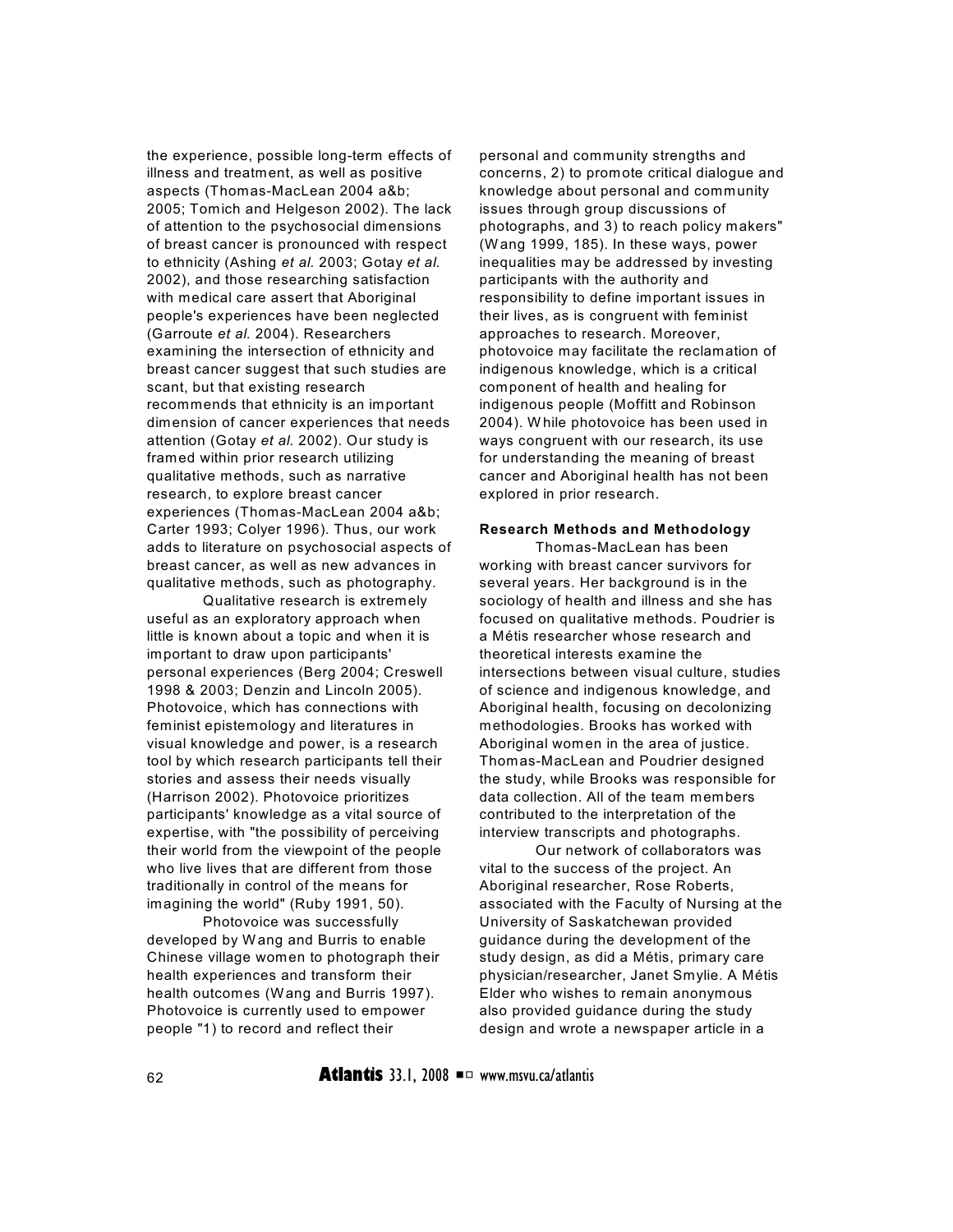First Nations publication in support of the study. Members of breast cancer support groups also helped to publicize the study.

In 1996, 55,800 women in Saskatchewan reported their identity as Aboriginal (positive responses to Census question that used the descriptors North American Indian, Métis, or Inuit). It is estimated that 610 Saskatchewan women were newly diagnosed with breast cancer in 2004 (Canadian Cancer Society 2005).

There are two major urban areas in this province: Regina and Saskatoon. They are similar in size, with populations of approximately 225,000 people. Eight participants lived in urban areas, while the remaining participants lived within a 300 kilometre range of the two major urban centres.

Articles about the study appeared in a Saskatoon newspaper as well as a First Nations newspaper. Aboriginal organizations, universities, a cancer centre and Breast Cancer Action Saskatchewan also distributed information. Recruitment criteria were: (1) 19 years of age or older, (2) completed active breast cancer treatment at least six months prior to our study, (3) be able to provide informed consent, (4) reside in Saskatchewan, and (5) identify as Aboriginal. Reimbursement for participation was \$75 for three stages (two interviews and photography) of data collection.

Prior to beginning the study, Brooks completed a pilot test of the digital cameras and she prepared a portfolio of photographs to share with participants. The women were asked to take pictures of what breast cancer meant to them and were provided with basic written instructions for operating the cameras. Brooks described these instructions and the use of the cameras in detail during the initial interviews. She also shared a portfolio of her own photos. Each participant was asked to take as many photos as she wished, with the suggestion that 12-15 photographs would be sufficient for study purposes.

At the first meeting, participants

were also asked to share their story of having had cancer and these discussions were audiotaped, using a digital recorder. Participants then borrowed the digital cameras for several weeks. During the second interview, photos were transferred to a laptop computer for viewing by both Brooks and the participant. Together, Brooks and the participant discussed the photos and the woman's cancer experiences. The women then selected several photos that they felt were especially meaningful and discussed them. This second interview was also digitally recorded and the photos were saved to the laptop computer. Each of the interviews was transcribed verbatim, using a digital transcriber.

Fourteen women initially enrolled in this study, but two withdrew due to time constraints. Overall, the data for this study consisted of 24 interview transcripts and over 150 photographs. Of the 12 participants who completed the study, six were in their early 40s or younger at the time of diagnosis, and it is their stories and photos we discuss in this article.

Extensive team discussions, as well as review of the transcripts and photos guided the interpretive processes. Theoretical frameworks related to Aboriginal health and gender provided filters through which to interpret the stories and photos shared with us. With respect to understanding the women's words and photos, our interpretations were connected to writings on Aboriginal health which recognize health not only as physiological, but as connected to sociology, history and culture (W aldram *et al.* 1995). Aboriginal women's health cannot be improved without attention to gender. Denise L. Spitzer notes that the "relationship between gender inequalities and health is seldom static and intersects with factors such as ethnicity, sexuality, age and disability in dynamic and complex ways" (Spitzer 2005, 78). Additional guidance for the analysis came from various writings on photovoice and the use of visual methods in sociology. W right

www.msvu.ca/atlantis  $\blacksquare$  **Atlantis** 33.1, 2008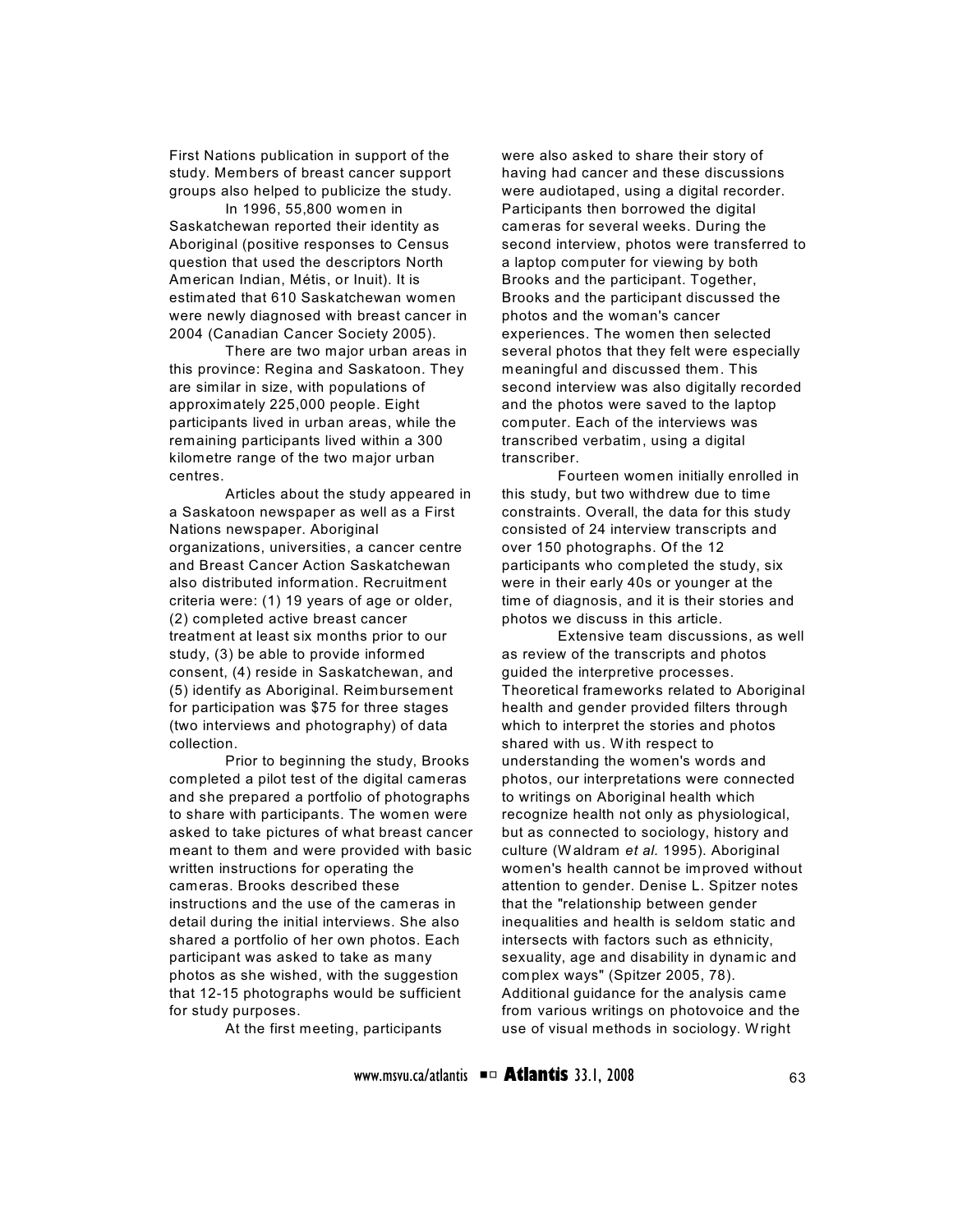provides some guidance for reading images, suggesting that there are three processes involved: "looking through the image to information internal to it; looking at the image to examine the way in which the content is presented; and looking behind the image to examine the context, or the social and cultural relations that shape its production and interpretation" (Riley and Manias 2003, 85).

Participants also provided guidance for the interpretation of the photos as they were discussed extensively during the second interviews. Subsequently, verbatim transcripts were printed by the research team and compared to "thumbnails" of the photos. In this way, the index of photos could be compared directly to participants' stories and explanations. Initial themes emerged through this comparative approach as well as team discussions.

Finally, participants were asked to provide feedback on this research process. All of the participants expressed the idea that they benefited individually and relationally from the research. They spoke of enjoying the creative process and the attention received from media and policymakers. Relationships also developed between the participants. In words of the women: "This was a great way to tell my story;" and "This photo project was a wonderful, wonderful exercise."

#### **Findings**

Participants described their own Aboriginal identity and experiences in many ways. Aboriginal identity is not a homogenous category or concept, and aboriginality is a contested concept. Sandra, one of our participants, suggests that there are "so many First Nation's people, [with] different languages, different cultures. Although there's a lot of similarities, there's some great differences too." Likewise, as we see in the photos, there are different experiences of age, identity, ethnicity, race and cancer.

Three key interrelated themes linked to ethnicity, age, and identity were particularly salient: (1) shame and silence; (2) resilience and strength; and (3) support. The first theme relates to the shame and silence some young Aboriginal women experienced after being diagnosed with breast cancer. The second theme, resilience and strength, is discussed in specific relation to the women's experiences of ethnicity and breast cancer. The third theme discusses what participants perceive as important areas of support, including discussions of their experience of racism, economic realities and quality of care.

The theme of shame and silence captures many ideas related to silence surrounding breast cancer in some Aboriginal communities. It also captures some women's experiences of feeling exposed or vulnerable, while also feeling that they were hidden, or marginalized. Several women spoke about the stigma surrounding cancer in some Aboriginal communities. The cultural silence and fear suggest that if you speak of cancer, or check your body for cancer, including self examination or going to the doctor, you may be inviting the cancer into the body. Some women also shared that self-examinations were identified by some Aboriginal community members as "touching yourself" and as something which should not be spoken about. Marjorie said: "when I said I did breast self-exams, my cousin [said] 'Oh, you play with yourself?'"

Some of the women's own silence surrounding breast cancer is related to the loss of body parts, hair loss and experience of being ill. W hen diagnosed at a young age, Marion found it difficult to talk about being ill. With time came the ability to talk about her experiences. She said, "I could go out in public now and I could talk about my breast cancer, whereas before, I couldn't even say breast cancer. I couldn't even say it." Marion also talked about the onset of early menopause because of breast cancer treatment and being "ashamed" about this experience.

Hair loss was "one of the hardest parts of cancer" for two of the participants.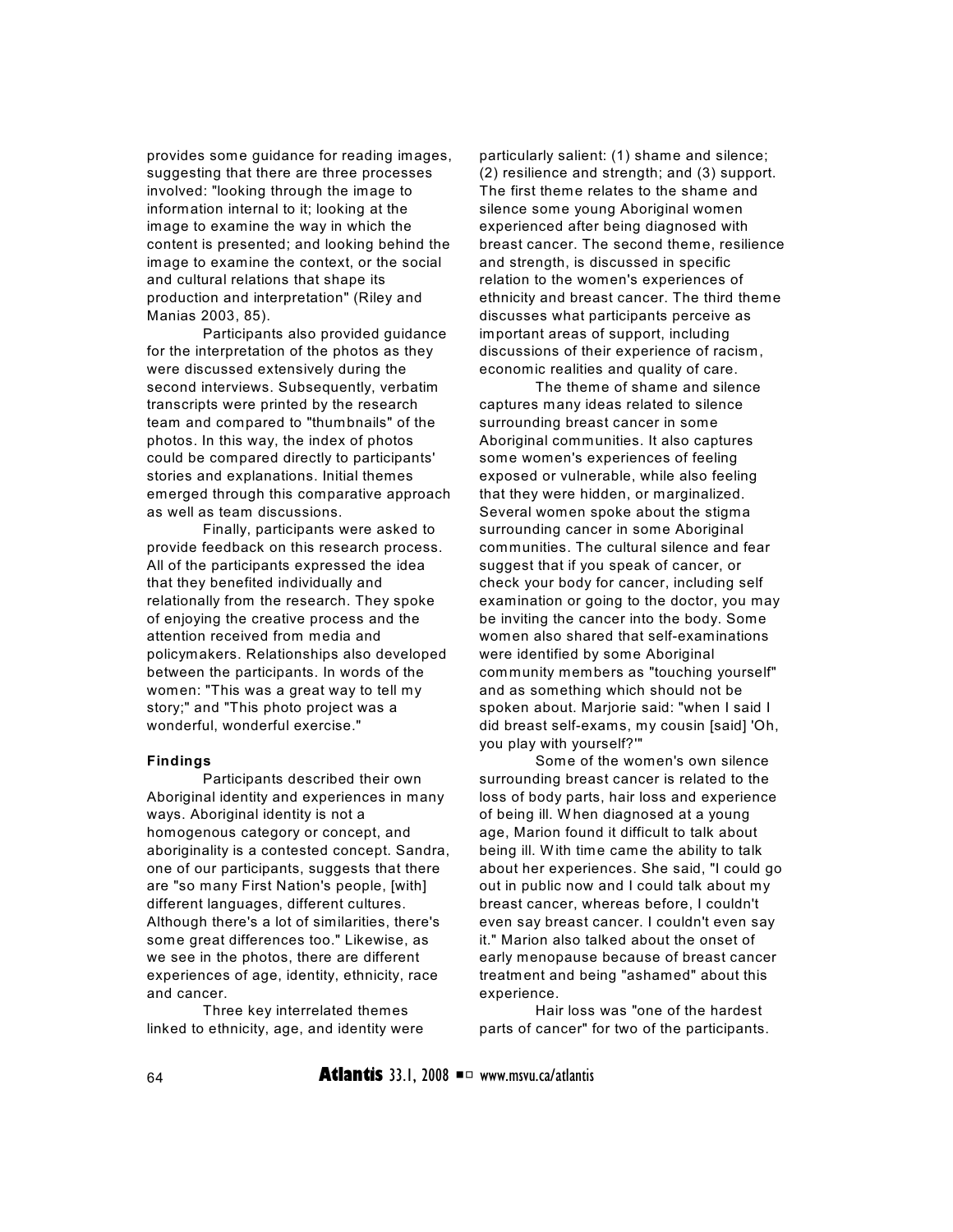Marion was unwilling to go through chemotherapy for fear of losing her hair. She shared "[I] cried and cried" when her baby pulled off her wig in front of her husband. Sandra talked about wearing hats, but in contrast to Marion's account, Sandra said she wore them more for other people's comfort. She describes the following photograph: "It reminds me of being bald. It reminds me of hiding. Those are the hats I had to wear. It is hiding stuff" (see Photo A).

Sandra also took a photo of masks, saying, "There were days when I felt like I could be this or I could be that. I could be all crazy, messed up, but you know, there were just masks that I used to make other people feel comfortable" (see Photo B).

A third photo captures this idea of being exposed through a diagnosis of cancer, along with the desire to hide as expressed by the masks and the hats. This photo shows Sandra standing in a tipi outside a First Nations University. She explained the photo in the following way:

> This one here is a tipi where I'm standing inside of it. It's a skeleton. The skins are missing, so I'm exposed is what I'm saying. You see the past and the present, with the new university...you can very much see that I'm an Indian. (see Photo C)

Thus, our initial theme captures various ideas about shame, silence and being at once hidden and exposed as the participants experienced intersections of Aboriginality, racism, age and gender.

The second theme of resilience and strength relates to participants' identities as young, Aboriginal women and varying degrees of racialized histories. Some women spoke about the experience of residential schools, either their own experiences or those of their parents or grandparents. Some women spoke about violence in past relationships, or losing family members to cancer. Many women believed that these experiences provided

them with strength and resilience to survive breast cancer.

Tina and Marjorie shared stories about their own resilience and strength as connected to their childhood experiences in foster care and in residential schools. Marjorie said that these experiences made her strong enough to deal with cancer.

> I just refuse to, you know, tell the doctors, "Oh God, poor me, I'm gonna die"…I'm spirited, I'm proud...To them I never amounted to a hill of beans, but everybody has their purpose and I'm here to live and learn and I've got a lot of things ahead of me...I have my part to do and I have my things to teach people.

In reference to surviving residential school, Marjorie said: "…what [the residential school] tried to beat down in me, brought something up that's been hidden and I'm a better person for it."

All of the women expressed that their experience with cancer contributed to their current strength and had a powerful influence on their current attitudes, experiences and approaches to life. Marion said:

> How you go through [breast cancer] is how you survive. That's what I learned; that. I learned that you have to be positive and strong, in order to survive if you're going to go and say, okay, I'm gonna die… you're gonna die because you're not fighting. That's what I learned. It's like it was hard but, I had to learn so much by myself.

Similarly, Sandra showed how her experience of transformation was connected to her roles as a young woman with breast cancer:

> You know I, I saw these, uh, beautiful flowers…so I saw these

www.msvu.ca/atlantis  $\blacksquare$  **Atlantis** 33.1, 2008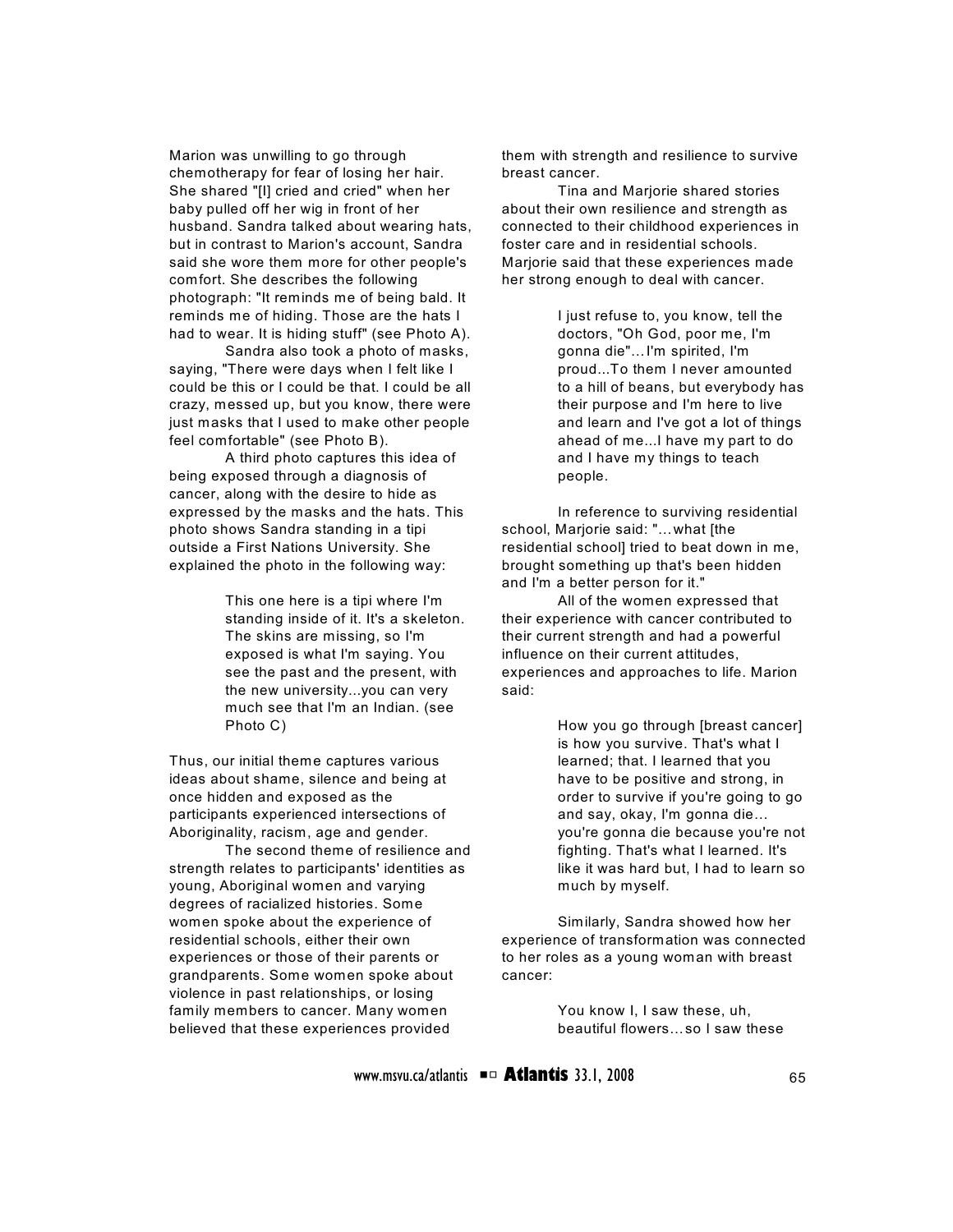beautiful flowers and they were all covered with these little white butterflies, so I stopped to look at them and I thought, that's so pretty and all of a sudden all the little butterflies came flying up around me and I was like, \*gasp\*…But I mean I, I cry over everything now, like good tears of joy…I'm happy to be alive and, I'm thankful...you know, I think I've become a better mom, a better wife, a better person.

The resilience and strength of the women in this study extended to their willingness to support other Aboriginal women with breast cancer, particularly young women. All of the participants talked about what types of support they needed which is our third theme. Participants suggested that support was related to the inter-connections among emotional and informational support, economic survival, racial barriers and environmental concerns. All of the participants described various types of support they wished they had received. Captivatingly, woven into the fabric of the participants' descriptions of the need for support were also reflections of their strength and resilience. Every one of the participants spoke about their desire to support other Aboriginal women as a partial solution to the type of support they had been missing in their experiences as young and marginalized Aboriginal women.

Many participants shared concerns about their economic needs directly related to breast cancer, including prosthetics, brassieres and medications. They also shared concerns about the social and environmental conditions, such as surviving economically, housing conditions on reserves, residential schools and violence. Housing conditions and a prevailing "silence" surrounding cancer (especially breast cancer, as shown previously) forced two of the women to move away from more remote areas in Saskatchewan and away from their families to improve their cancer care. Cheryl shared that she spent more

time worrying about how she was going to be able to support herself while she was sick, than the cancer: "…I was under a lot of stress because of my financial situation being single, and my EI was running out." Donations from her community allowed her to survive, as she expresses visually in the following picture (see Photo D).

Sandra also discussed these same economic themes, connecting them to the importance of culturally and economically knowledgeable care that would meet the needs of financially underprivileged women:

> They [support group] were talking about going on holidays, taking time off work and taking their family to Hawaii when they were diagnosed and I was like…I can only dream of that. But, I can't even afford the bra. Like I need a bra and I can't afford it. And at the end of it, [a woman said], "Well, I'll buy you a bra." And I said, "W ell, thank you, but you're not really getting my message here...You're gonna buy us all bras?!"

Sandra also talked about pressures on young Aboriginal women who are parenting: "A lot of Aboriginal women raise the children by themselves…You can't afford to be sick. You can't let yourself be sick." Sandra captured this issue in the context of her employment:

> That was me on my knees at work. Just kind of praying. You know, "Lord, please let me, let me make it through this day. Let me keep my job so I can feed my children." (See Photo E)

Marjorie's experiences of support and ideas for supporting young, Aboriginal women echo Sandra's experiences and concerns:

> Two volunteers came to me a couple of times and they didn't do

66 **Atlantis** 33.1, 2008 P www.msvu.ca/atlantis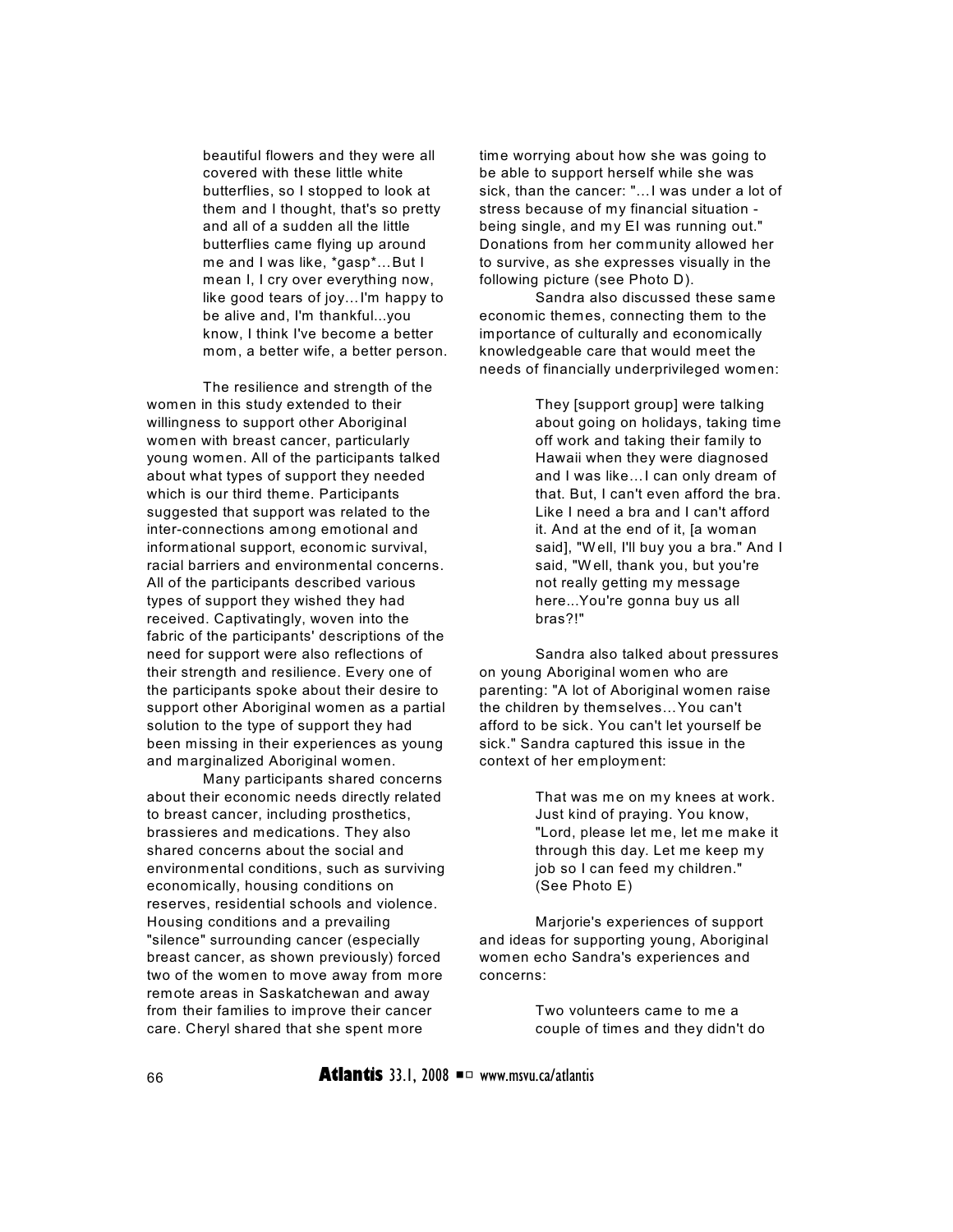me any good. They couldn't grasp the concept of me being a First Nations woman. They were Caucasian. They couldn't differentiate that I had my own unique pattern and problems, but the damndest thing is, at the time, the next youngest person on chemo was 62. So, they couldn't relate and I couldn't relate to them because I had a little baby. They were grandmas.

Marion suggested that she felt a great deal of guilt associated with child care during her illness in that her children were so young and had to grow up so fast:

> My daughter was only then fifteen…I had four kids…my daughter, she practically looked after everything while I was on chemo and going through cancer: You know like, and sometimes like I, I blame myself that she never, she never had her freedom like that. For years she stayed home and took my place. Like cooking, cleaning when I was gone for chemo, she'd be watching the kids.

At the same time, many women survived to support their children. Marjorie talked about the fact she survived breast cancer at such a young age because she had a small child. She is now a young grandmother, and the photo of her with her grandchildren was particularly meaningful to her, thereby illustrating some of the connections between children, age and support (see Photo F).

Tina stated that becoming healthy would be easier with age appropriate and culturally sensitive support:

> The [support center] were older people. Not that I had a problem with anybody that was older than me, I just needed to see somebody that was my age…And every single

person, there were ten of us in there, they were all grey haired. I was the only one I think that was dark haired and I felt, so out of place…They need to group people.

These comments were echoed by another participant who said she went to a support group, but it was comprised of "old, white ladies." This woman then used humor to describe the lack of resources for young, Aboriginal women and the need for them. She mentioned the popular Chicken Soup series of books and said, "It would be great to have something like that - Soup and Bannock. It would be funny, but important. I think that the stories are out there and [need to be] in a form people can access." Marion said:

> I would love to see a support group like, like, like the cancer society with Native people, to help Native people. I mean it would really help. Like, like helping from experience. I wish I would have had a Native person to talk to, and help me through everything I went through. Like even today, I wished...like I would still love to talk to a Native woman and help me, because I still live with fear....I'm willing like to share because [sharing] ...that's how you get your story out, that's how you let other people know that there is support out there for you...that you're not alone.

Thus, participants identified the need for both age and culturally appropriate forms of support and showed a keen interest in transforming current practices themselves.

#### **Discussion**

It is difficult, if not impossible, to disentangle the influences of social factors such as gender, ethnicity and age. Some of our findings may resonate with both Aboriginal and non-Aboriginal women's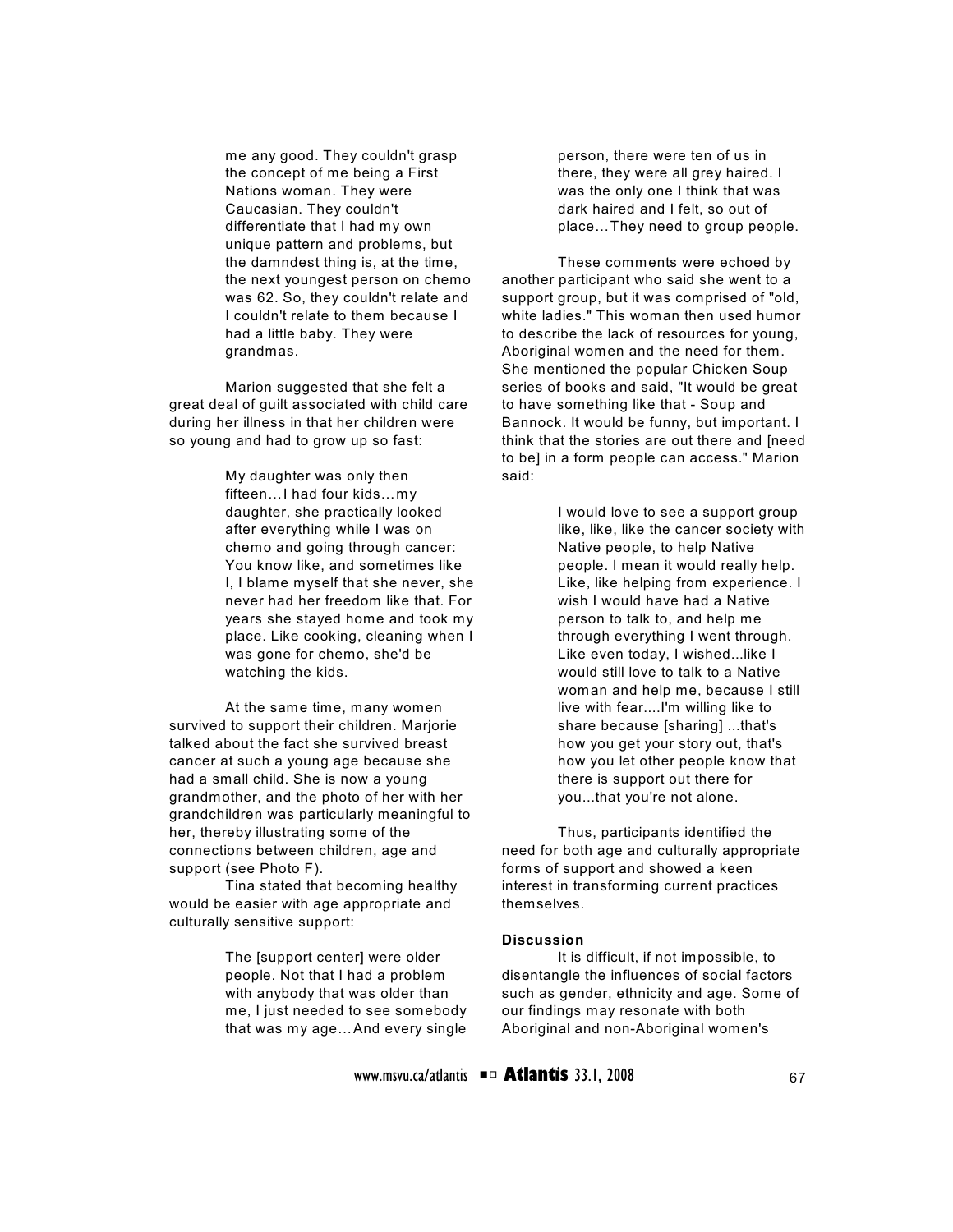experiences, but other concerns may be more specific to Aboriginal women or women with low incomes. Likewise, in some discussions, age is paramount, while Aboriginality is talked about less. W hat the interviews and photos do highlight, however, is the need for health care practices and policies to recognize the intricacies of identity and the complexity of lived experience. At the same time, health care practitioners, breast cancer organizations and support groups have not provided space or context in which the complexity of identity can be reflected upon or discussed. For instance, there is a dearth of visible minority women in most print and visual breast cancer resources, and few, if any resources, are geared toward those women who are both young and members of ethnic minorities. $2$  Faced with silence and stigma surrounding breast cancer, young Aboriginal women may not be in a position to ask for support or may feel ashamed about their experiences, even with close family members.

The ideas expressed surrounding the theme of support serve to illustrate Aboriginal conceptions of health and healing which exist within the context of family (Ellerby *et al.* 2000). Attending support groups populated by older, white women was not as helpful for our participants. Their suggestions for age appropriate and Aboriginal support groups point to the necessity of incorporating Aboriginal conceptualizations of health and holism into health care practices. Likewise, participants show that gaps in experientially-based breast cancer research (i.e., a lack of diversity) are significant and should be addressed. Some of our participants show that their experiences as Aboriginal women are unique.

W hile we would not rule out the possibility that non-Aboriginal women with breast cancer might simultaneously feel exposed and invisible, this juxtaposition appears to revolve around a feeling of vulnerability linked to being easily identified as Aboriginal. In some cases, it has a direct relationship to experiences of racism. Perhaps these experiences provide solid evidence of marginalization and the effects of colonization. The women may be simultaneously identified, but hidden in that their ideas, experiences and values are not heard or valued.

The feeling of being exposed and vulnerable also has a sophisticated connection to shame and silence about various aspects of breast cancer treatment (such as hair loss and surgery). At the same time, the experience of not being seen, of being invisible, seems to revolve around others' lack of understanding about the complexity of these women's lives in terms of their various roles as mothers, as Aboriginal women, as people living in poverty (in some cases), as practitioners of traditional Aboriginal medicine (in some cases). Moreover, the idea of not being visible also relates to the need for more support and understanding from health care systems and survivors' groups. Broadly, participants' words and photos affirm the idea cited earlier that Aboriginal health is reflective of a "complex web of physiological, psychological, spiritual, historical, sociological, cultural, economic and environmental factors" (W aldram *et al.* 1995, 3).

#### **Conclusion**

A key component of completing research with Aboriginal peoples is that the participants benefit from their involvement individually and politically. Our findings suggest that photovoice methodology is an empowering method suitable to completing research with young Aboriginal women. The women represented their communities through the documentation of their life experience through photography. As a result of their work, the women have also been offered an opportunity to assist in the development of relevant policies and have met with representatives of the Breast Health Centre in Saskatoon. The participants have also contributed to work being done by the Saskatchewan Breast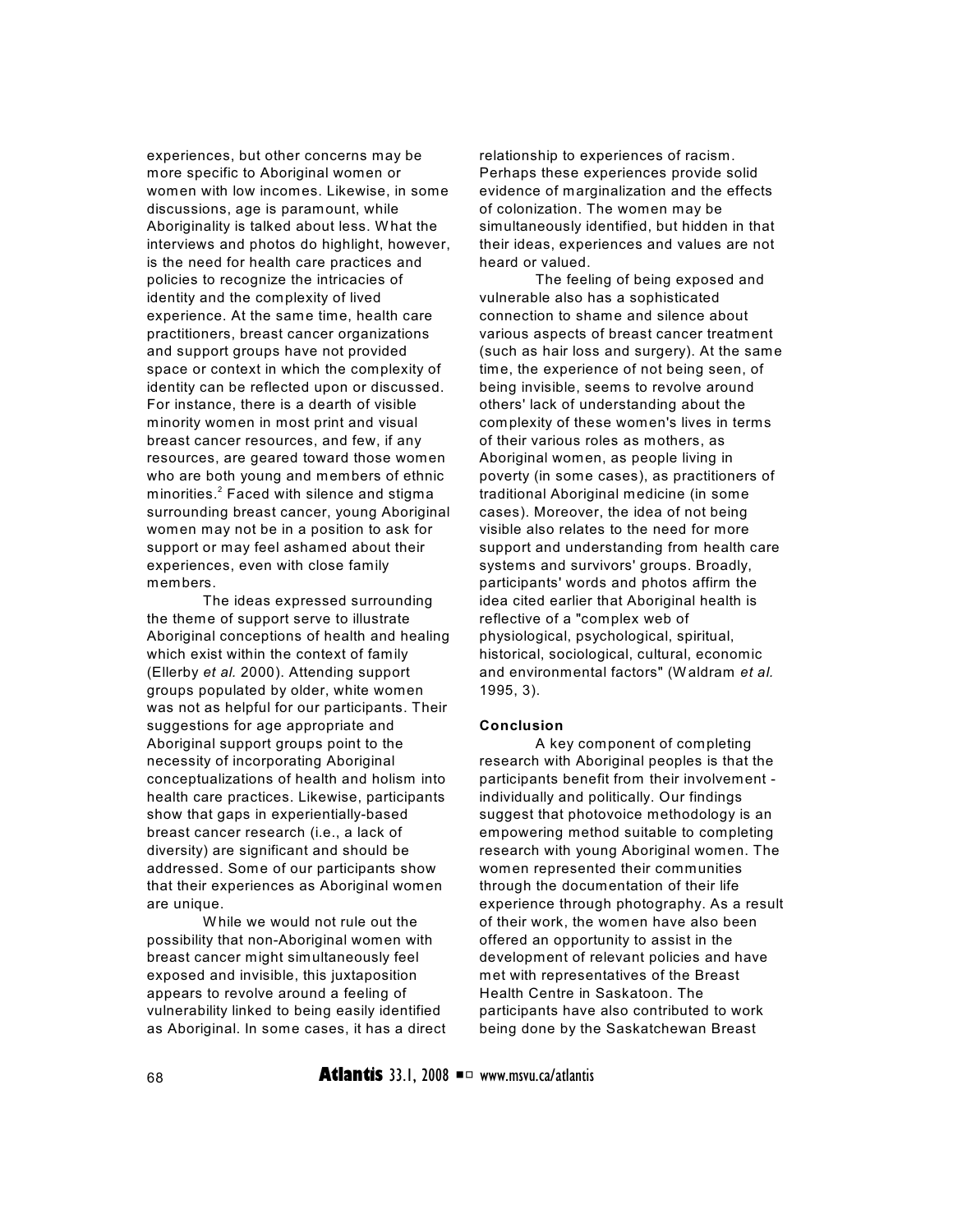Cancer Network and Breast Cancer Action Saskatchewan.





Photo E







Photo C

www.msvu.ca/atlantis **■□ Atlantis** 33.1, 2008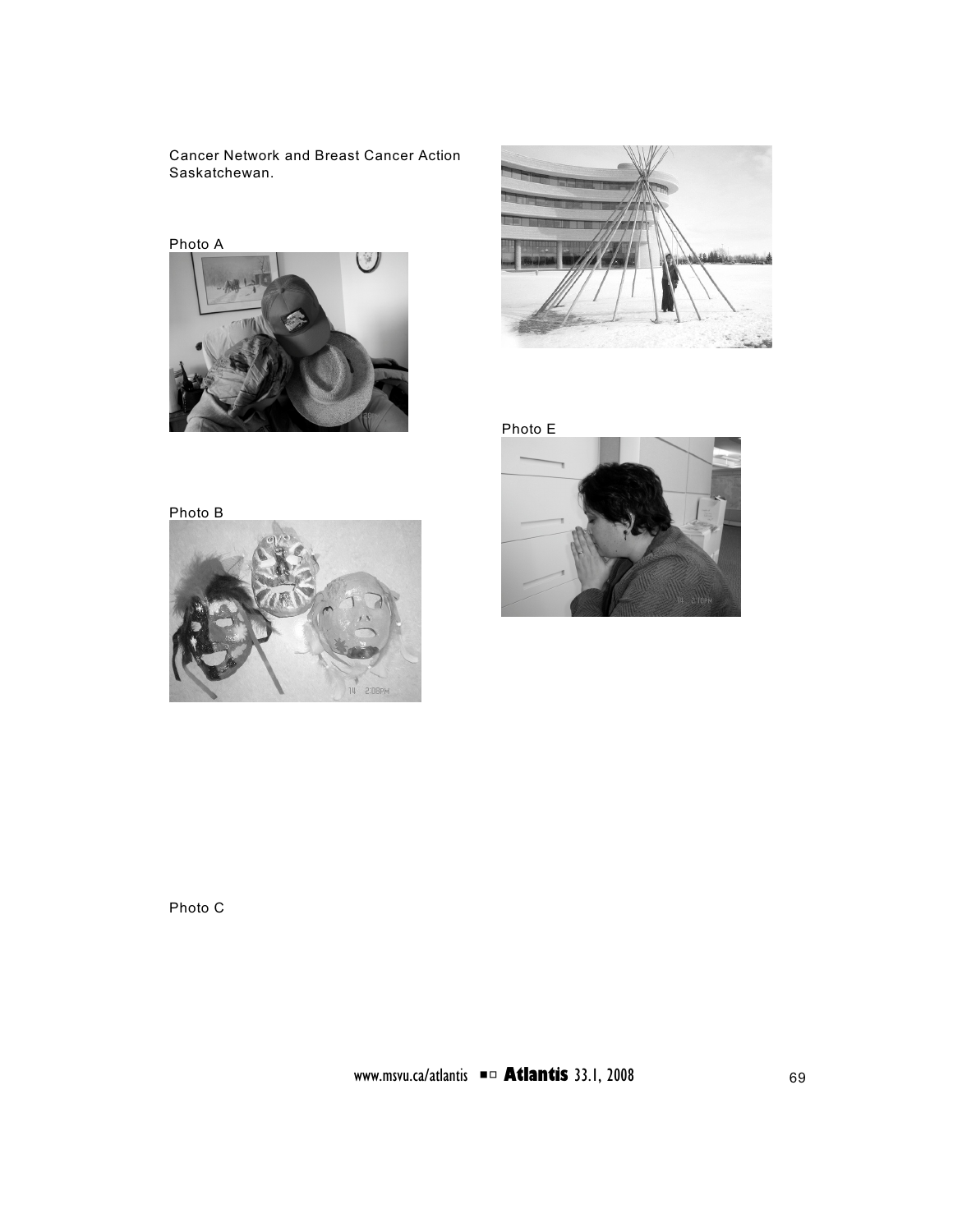Photo D



## Photo F



## **Endnotes**

1. We use the term "Aboriginal" to refer to diverse cultural groups in Saskatchewan, including those who are First Nations and Métis, while recognizing that "Aboriginality is a social construct with little grounding in the day-to-day realities of the heterogeneous groups to which it refers. Tremendous cultural, historical, socioeconomic and political diversity exists between and within these groups" (Smylie 2005). We did not impose specific definitions upon potential participants. Rather, women who were

interested in participating in our study selfidentified.

2. The Canadian Cancer Society's website contains no publications geared specifically toward Aboriginal women. Further, while the Canadian Breast Cancer Research Alliance has a list of many searchable terms in its research database, ours is the only project that is returned in search results for Aboriginal women, and, while the American Cancer Society has produced a publication for minority women, its emphasis is upon prevention and risk factors, not survivorship.

#### **Acknowledgements**

The authors wish to acknowledge the generosity of our participants. W e also thank Alana Ferguson, Maureen McIsaac and Laurie Schimpf for research assistance. Our work was supported by the Canadian Breast Cancer Research Alliance and the Social Research Unit in the Department of Sociology, University of Saskatchewan.

## **References**

Antoni, M.H., S.C. Lechner, A. Kazi, S.R. W imberly, T. Sifre, K.R. Urcuyo, K. Phillips, S. Gluck and C.S. Carver. "How Stress Management Improves Quality of Life after Treatment for Breast Cancer," *Journal of Consulting and Clinical Psychology* 74.6 (2006): 1143-52.

Ashing, K.T., G. Padilla, J. Tejero and M. Kagawa-Singer. "Understanding the Breast Cancer Experience of Asian American W omen," *Psycho-Oncology* 12.1 (2003): 38-58.

Benoit, C., D. Carroll and M. Chaudhry. "In Search of a Healing Place: Aboriginal W omen in Vancouver's Downtown Eastside," *Social Sciences & Medicine* 56 (2003): 821-33.

Berg, B. L. *Qualitative Research Methods for the Social Sciences*. 5th ed. Boston: Pearson Education, Inc., 2004.

 $70$  **Atlantis** 33.1, 2008  $\blacksquare$  www.msvu.ca/atlantis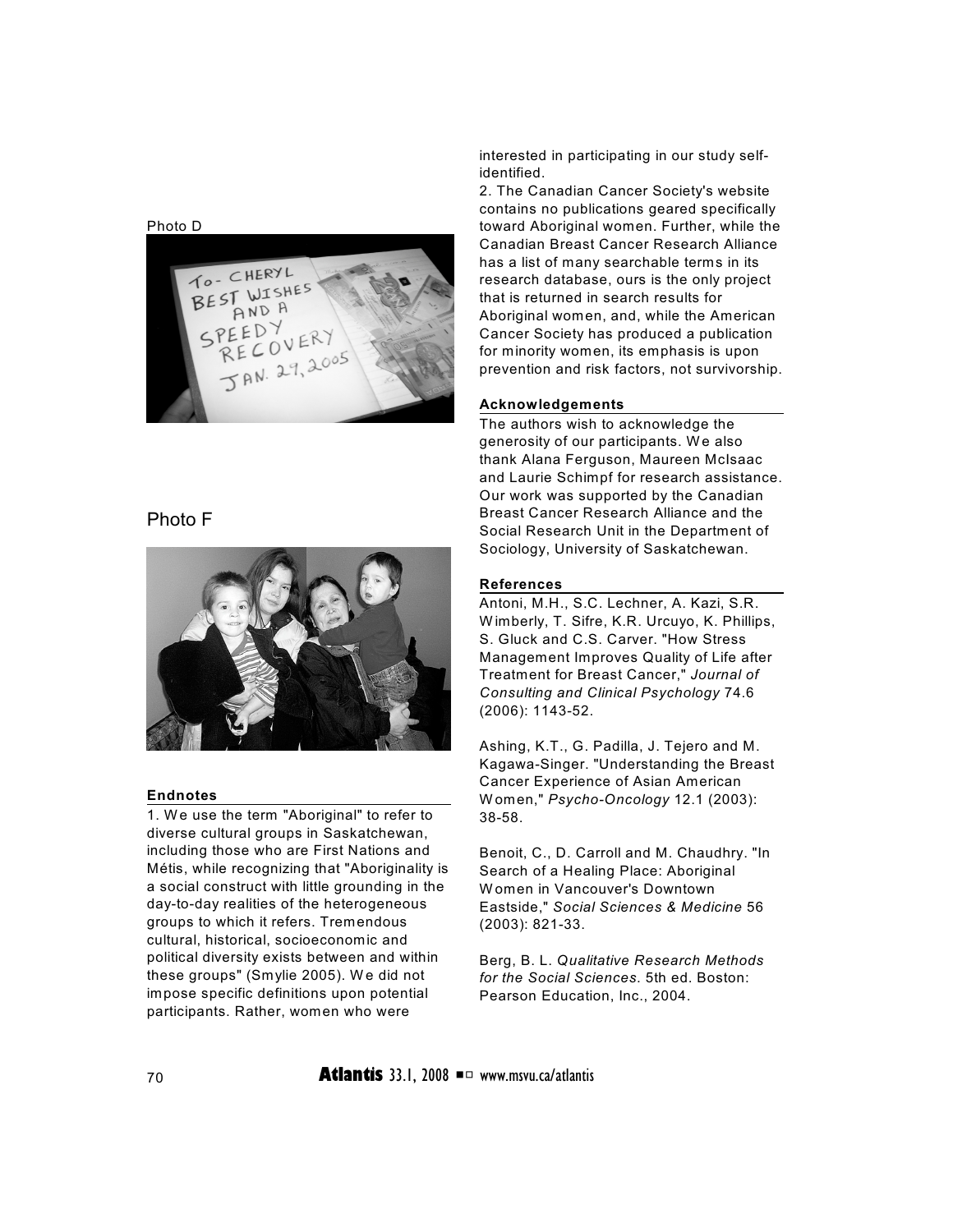Browne, A.J. "Discourses Influencing Nurses' Perceptions of First Nations Patients," *The Canadian Journal of Nursing Research* 37.4 (2005): 62-87.

Canadian Cancer Society W ebsite: Breast Cancer Statistics

www.cancer.ca/ccs/internet/standard/0,2939 ,3172\_14435\_\_langId-en,00.html Retrieved Jan 14th, 2005.

Carter, B.J. "Long-Term Survivors of Breast Cancer: A Qualitative Descriptive Study," *Cancer Nursing* 16 (1993): 354-61.

Colyer, H. "W omen's Experience of Living with Cancer," *Journal of Advanced Nursing* 23 (1996): 496-501.

Creswell, J. W. *Qualitative Inquiry and Research Design: Choosing Among Five Traditions*. Thousand Oaks, California: Sage Publications, Inc., 1998.

\_\_\_\_\_. *Research Design: Qualitative, Quantitative, and Mixed Methods Approaches*. 2nd ed. Thousand Oaks, California: Sage Publications, Inc., 2003.

Denzin, N.K. and Y.S. Lincoln, eds. *The Sage Handbook of Qualitative Research*. Thousand Oaks: Sage Publications, 2005.

Ellerby, J.H., J. McKenzie, S. McKay, G. Gariepy and J. Kaufert. "Bioethics for Clinicians: Aboriginal Cultures," *Canadian Medical Association Journal* 163.7 (2000): 845-50.

Garroute, E.M., R.M. Kunovich, C. Jacobsen and J. Goldberg. "Patient Satisfaction and Ethnic Identity Among American Indian Older Adults," *Social Science & Medicine* 59 (2004): 2233-44.

Gotay, C.C., J.L. Holup and I. Pagano, "Ethnic Differences in Quality of Life Among Early Breast and Prostate Cancer Survivors," *Psycho-Oncology* 1 (2002): 103-13.

Harrison, B. "Seeing Health & Illness Worlds - UsingVisual Methodologies in a Sociology of Health and Illness: A Methodological Review," *Sociology of Health and Illness* 24.6 (2002): 856-72.

Holzner, B., G. Kemmler, M. Kopp, R.H. Schweigkofler, M. Dunser, R. Margreiter, W .W . Fleischhacker and B. Sperner-Unterweger. "Quality of Life in Breast Cancer Patients - Not Enough Attention for Long-term Survivors?" *Psychosomatics* 42.2 (2001): 117-23.

Moffitt, P. and A. Robinson. "Photovoice: Picturing the Health of Aboriginal Women in a Remote Northern Community," *Canadian Journal of Nursing Research* 36.4 (2004): 189-201.

National Aboriginal Health Organization. RHS 2002/2003 Adult Survey Highlights: The Good, the Bad and the Ugly. www.naho.ca/firstnations/english/document s/RHS\_Adult\_Highlights.pdf Retrieved Feb. 2006

PW HCE (Prairie Women's Health Centre for Excellence). "Ethical Guidelines for Aboriginal W omen's Health Research" (Sept.). Prepared by the Prairie W omen's Health Centre for Excellence. www.pwhce.ca (2004).

RCAPHH (Royal Commission on Aboriginal Peoples Health and Healing), Minister of Supply and Services Canada 1996. www.ainc-inac.gc.ca/ch/rcap/sg/ci3a e.pdf

Reading, J. and E. Nowgesic. "Improving the Health of Future Generations: The Canadian Institutes of Health Research and Institute of Aboriginal Peoples' Health," *American Journal of Public Health* 92.9 (2002): 1396.

Riley, R. and E. Manias. "Snap-shots of Live Theatre: The Use of Photography to Research Governance in Operating Room

www.msvu.ca/atlantis **■□ Atlantis** 33.1, 2008